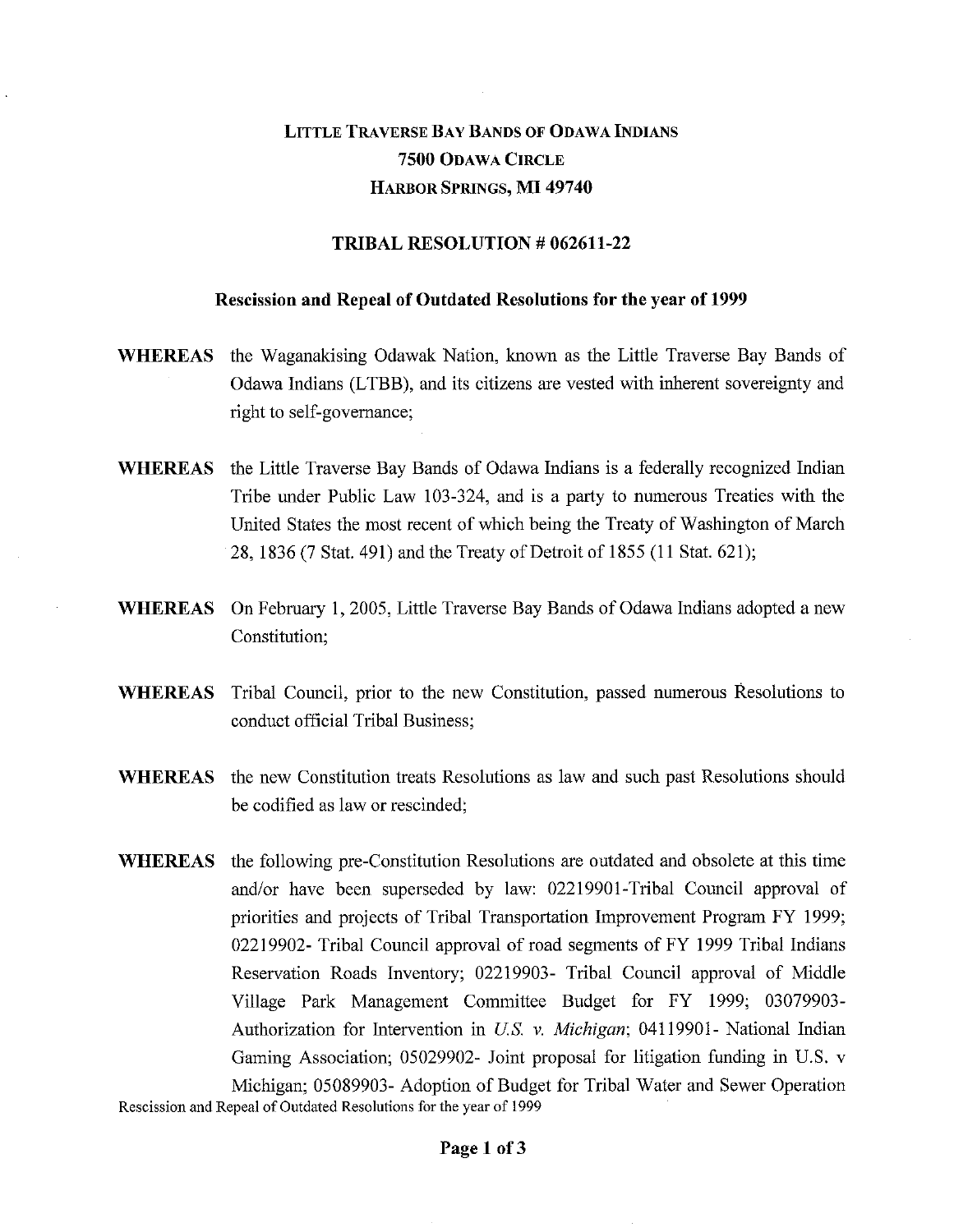and Maintenance; 05089905- Modification of Native American Housing Self-Determination Assistance Act (NAHASDA) FY 98; 05149901- Authority to Proceed with Victories Gaming Facility; 05239901- Submission of Constitution to the Secretary of Interior to conduct an election; 06139901- Authorization to enter into agreements with NORAM; 06169901- Tribal Gaming Administration authorization to execute documents; 06279901- Enactment of Liquor Control Statute; 06279903- Support and Authorization for Section 104 Clean Water Act Program Application to EPA; 06279905- Authorization for Tribal Chairperson to execute NORAM documents; 06279906- Revise Mackinaw City documents in accordance with MOU; 07119904- Designation of Delegates to NCAI; 07119905- Withdrawal of Management Agreement to National Indian Gaming Commission (NIGC); 07159901- Cash and Escrow Management for Victories; 08089901- Tribal Representative to National Indian Gaming Association (NIGA); 08089902- Authorization for Inter-Tribal Council of MI to apply for FY 2000 L.LE.A.P. funds; 09269901- *U.S. v Michigan* Authorization; 10109901- Appointment to Readmond Friendship Park Committee.

THEREFORE, BE IT RESOLVED that the following Resolutions are rescinded and repealed in their entirety and are void and of no effect: 02219901-Tribal Council approval of priorities and projects of Tribal Transportation Improvement Program FY 1999; 02219902- Tribal Council approval of road segments of FY 1999 Tribal Indians Reservation Roads Inventory; 02219903- Tribal Council approval of Middle Village Park Management Committee Budget for FY 1999; 03079903- Authorization for Intervention in *U.S. v. Michigan;* 04119901- National Indian Gaming Association; 05029902- Joint proposal for litigation funding in U.S. v Michigan; 05089903- Adoption of Budget for Tribal Water and Sewer Operation and Maintenance; 05089905- Modification of Native American Housing Self-Determination Assistance Act (NAHASDA) FY 98; 05149901- Authority to Proceed with Victories Gaming Facility; 05239901- Submission of Constitution to the Secretary of Interior to conduct an election; 06139901- Authorization to enter into agreements with NORAM; 06169901- Tribal Gaming Administration authorization to execute documents; 06279901- Enactment of Liquor Control Statute; 06279903- Support and Authorization for Section 104 Clean Water Act Program Application to EPA; 06279905- Authorization for Tribal Chairperson to execute NORAM documents; 06279906- Revise Mackinaw City documents in accordance with MOU; 07119904- Designation of Delegates to NCAI; 07119905- Withdrawal of Management Agreement to National Indian Gaming Commission (NIGC); 07159901- Cash and Escrow Management for Rescission and Repeal of Outdated Resolutions for the year of 1999